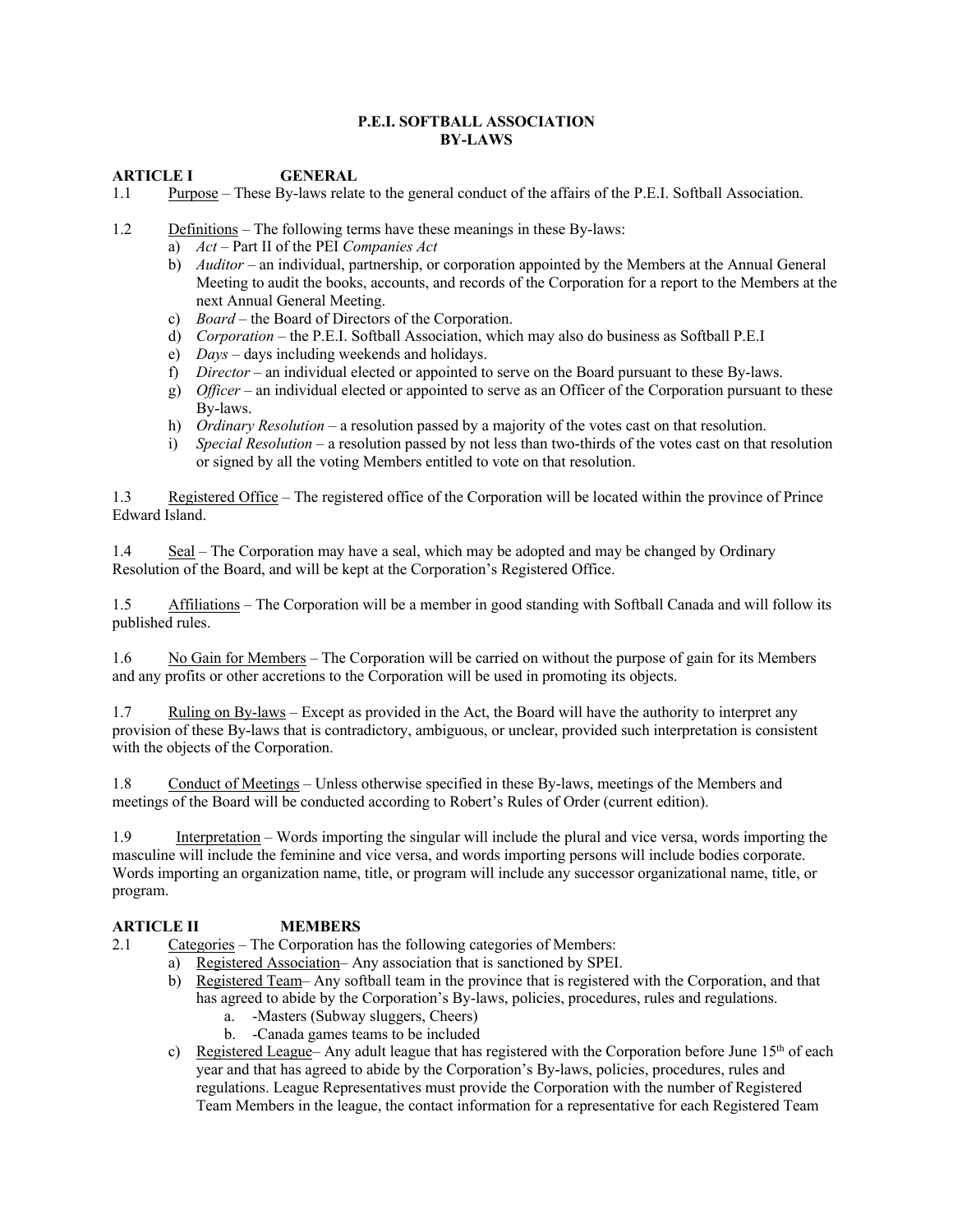Member, and contact information for the League Member's executive group. League Members must be an organized grouping of Registered Team Members that uses a schedule to determine their games.

- d) Director Member Any individual who is currently in office as a voting member of the Board of Directors and who has agreed to abide by the Corporation's By-laws, policies, procedures, rules and regulations.
- e) Life Member Any individual who has been approved as a Life Member by the Corporation by Special Resolution at an Annual General Meeting.

## **Authority of Members**

- 2.2 Membership Authority The Members of the Corporation will have the following powers:
	- a) To appoint the Auditor
	- b) To amend the Bylaws
	- c) To elect Directors; and
	- d) As provided in the Act and in these Bylaws

## **Admission and Renewal of Members**

2.3 Admission of Members – Any candidate, excluding a Director who is deemed a Director in accordance with these Bylaws, will be admitted as a Member or renewed as a Member if:

- a) The candidate member makes an application for membership in a manner prescribed by the Corporation;
- b) The candidate member was at any time previously a Member, the candidate member was a Member in good standing at the time of ceasing to be a Member;
- c) The candidate member has paid dues as prescribed by the Board;
- d) The candidate member agrees to uphold and comply with the Corporation's governing documents;
- e) The candidate member meets any other condition of membership determined by the Board;
- f) The candidate member has met the applicable definition listed in Section 2.1; and
- g) The candidate member has been approved by Ordinary Resolution by the Board or by any committee or individual delegated this authority by the Board.

## **Membership Dues and Duration**

2.4 Year – Unless otherwise determined by the Board, the membership year of the Corporation will be April 1st to March 31<sup>st</sup>.

2.5 Dues – Membership dues will be determined annually by the Board.

2.6 Duration – Membership duration is accorded on an annual basis and Members will re-apply for membership annually.

2.7 Deadline – Members (Registered Associations, Teams and Leagues) will be notified in writing of the membership dues at any time payable, and if the membership dues are not paid within sixty (60) days of the membership renewal date or notice of default, the Member in default will automatically cease to be a Member of the Corporation.

## **Transfer, Suspension, and Termination of Membership**

2.8 Transfer – Membership in the Corporation is non-transferable.

2.9 Suspension – A Member may be suspended, pending the outcome of a discipline hearing in accordance with the Corporation's policies related to discipline, or by Special Resolution of the Board at a meeting of the Board provided the Member has been given notice of and the opportunity to be heard at such meeting.

- 2.10 Termination Membership in the Corporation will terminate immediately upon:
	- a) The expiration of the Member's annual membership, unless renewed in accordance with these Bylaws;
	- b) The Member fails to maintain any of the qualifications or conditions of membership described in Section 2.1 of these By-laws;
	- c) Resignation by the Member by giving written notice to the Corporation;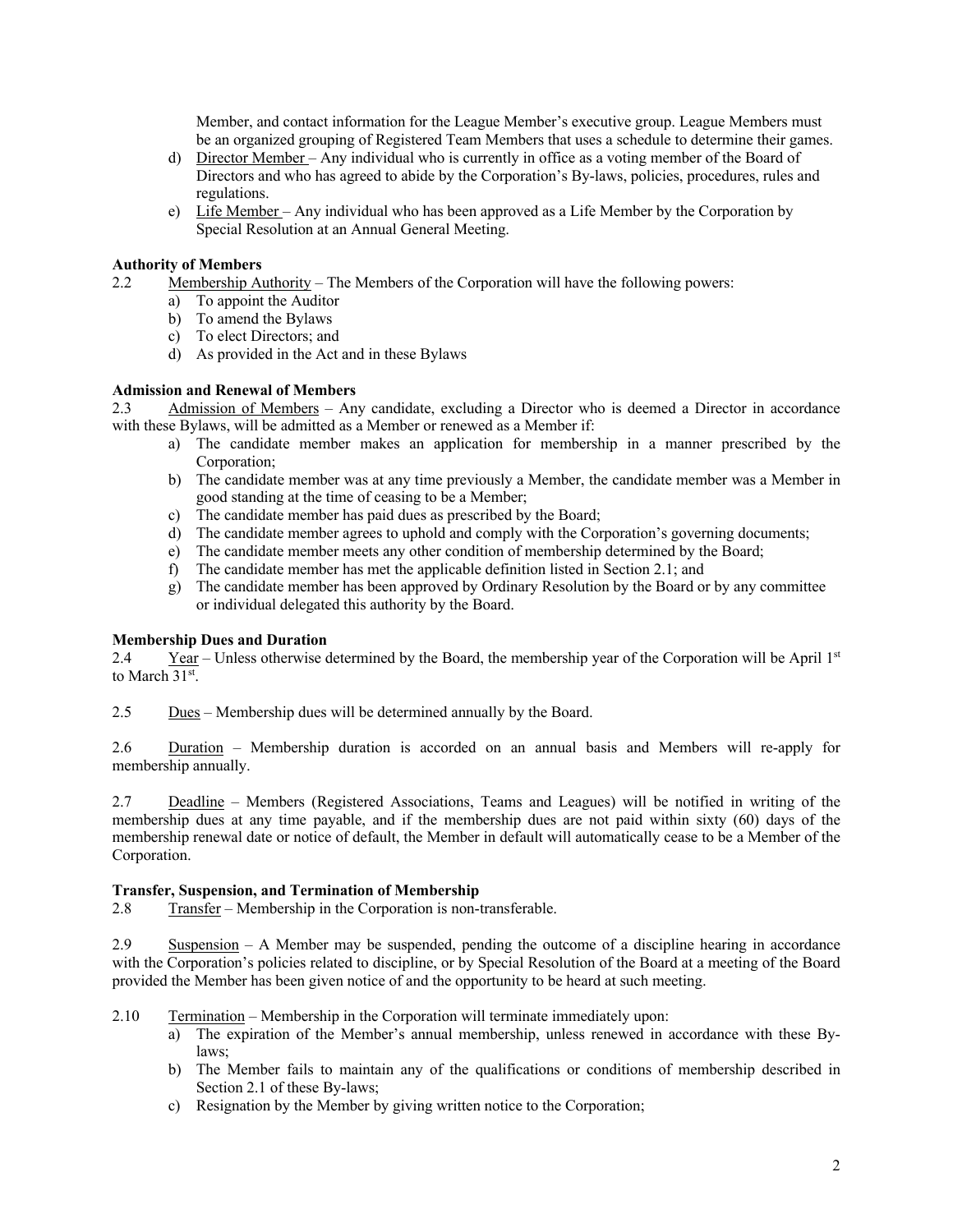- d) For Director Members, if the individual is no longer a Director;
- e) Dissolution of the Corporation;
- f) A decision made by a panel in accordance with the Corporation's applicable discipline policies;
- g) The Member's death or dissolution; or
- h) By Ordinary Resolution of the Board or of the Members at a duly called meeting, provided fifteen (15) days notice is given and the Member is provided with reasons and the opportunity to be heard. Notice will set out the reasons for termination of membership and the Member receiving the notice will be entitled to submit a written submission opposing the termination.

2.11 May Not Resign – A Member may not resign from the Corporation when the Member is subject to disciplinary investigation or action by the Corporation.

2.12 Arrears – A Member will be expelled from the Corporation for failing to pay membership dues or monies owed to the Corporation by the deadline dates prescribed by the Board. Any dues, subscriptions, or other monies owed to the Corporation by suspended or expelled Members will remain due.

## **Good Standing**

2.13 Definition – A Member will be in good standing provided that the Member:

- a) Has not ceased to be a Member;
- b) Has not been suspended or expelled from membership, or had other membership restrictions or sanctions imposed;
- c) Has completed and remitted all documents as required by the Corporation;
- d) Has complied with the By-laws, policies, and rules of the Corporation;
- e) Is not subject to a disciplinary investigation or action by the Corporation, or if subject to disciplinary action previously, has fulfilled all terms and conditions of such disciplinary action to the satisfaction of the Board; and
- f) Has paid all required membership dues.

2.14 Cease to be in Good Standing – Members that cease to be in good standing, as determined by the Board or a Disciplinary Panel, will not be entitled to vote at meetings of the Members or be entitled to the benefits and privileges of membership until such time as the Board is satisfied that the Member has met the definition of good standing.

2.15 Participants – The Corporation has the following categories of Participants, who are not Members, but who participate in the Corporation's sanctioned activities and are therefore subject to the disciplinary procedures of the Corporation, and who may be required to pay fees as determined by the Board:

- a) Player/Coach An individual who is a member of a Registered Team Member as a player or coach. Player/Coaches do not pay fees directly to the Corporation.
- b) Umpire An individual who must register with the Corporation and pay a fee as determined by the Board. Umpires who pay the fee by June 30<sup>th</sup> of each year will receive an updated rule book.

2.16 Discipline – A Member or Participant may be disciplined in accordance with the Corporation's policies and procedures relating to discipline.

# **ARTICLE III MEETINGS OF MEMBERS**

3.1 Annual General Meeting – The Corporation will hold meetings of Members at such date, time and place as determined by the Board within the province of Prince Edward Island. Any Member, upon request, will be provided, not less than twenty-one (21) days before the Annual General Meeting, with a copy of the approved financial statements, auditor's report (if any).

3.2 Special Meeting – A Special Meeting of the Members may be called at any time by Ordinary Resolution of the Board or upon the written requisition of ten percent (10%) or more of the Members for any purpose connected with the affairs of the Corporation that does not fall within the exceptions listed in the Act or is otherwise inconsistent with the Act, within twenty-one (21) days from the date of the deposit of the requisition.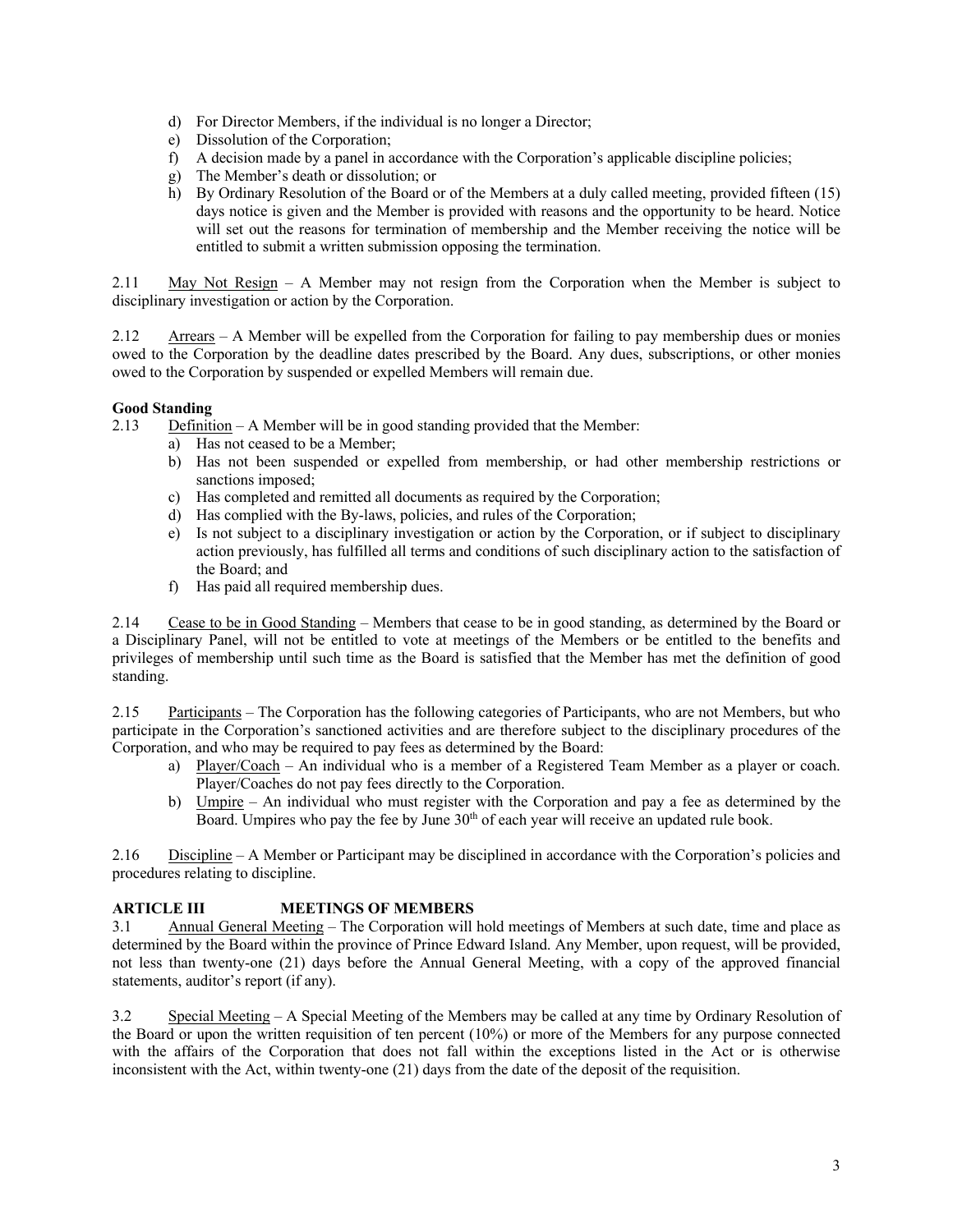3.3 Participation/Holding by Electronic Means – Any person entitled to attend a meeting of Members may participate in the meeting by telephonic or electronic means that permit all participants to communicate adequately with each other during the meeting if the Corporation makes such means available. A person so participating in a meeting is deemed to be present at the meeting. The Directors or Members, as the case may be, may determine that the meeting be held entirely by telephonic or electronic means that permit all participants to communicate adequately with each other during the meeting.

3.4 Notice – Written or electronic notice of the date of the Annual General Meeting of the Members will be given to all Members in good standing, Directors, and the Auditor (if appointed) at least thirty (30) days and not more than fifty (50) days prior to the date of the meeting. Notice will contain a proposed agenda, reasonable information to permit Members to make informed decisions, nominations of Directors, and the text of any resolutions or amendments to be decided.

3.5 Waiver of Notice – Any person who is entitled to notice of a meeting of the Members may waive notice, and attendance of the person at the meeting is a waiver of notice of the meeting, unless the person attends the meeting for the express purpose of objecting to the transaction of any business on the grounds that the meeting was not lawfully called in accordance with these By-laws.

3.6 Error or Omission in Giving Notice – No error or omission in giving notice of any meeting of the Members shall invalidate the meeting or make void any proceedings taken at the meeting.

3.7 New Business – No other item of business will be included in the notice of the meeting of the Members unless notice in writing of such other item of business, or a Member's proposal, has been submitted to the Board fourteen (14) days prior to the meeting of the Members in accordance with procedures as approved by the Board. Copies of all such proposals together with copies of any amendments thereto then proposed by the Board and copies of all resolutions put forward by the Board shall be sent to all Members with the agenda for the Annual General Meeting. AGM agenda will be confirmed and shared with the members ten (10) days prior to the meeting date.

3.8 Quorum – Eighteen (18) voting Members present will constitute a quorum. If a quorum is present at the opening of a meeting of the Members, the Members present may proceed with the business of the meeting, even if a quorum is not present throughout the meeting.

3.9 Closed Meetings – Meetings of Members will be closed to the public except by invitation of the Board.

- 3.10 Agenda The agenda for the Annual General Meeting may include:
	- a) Call to order
	- b) Establishment of quorum
	- c) Appointment of scrutineers
	- d) Approval of the agenda
	- e) Approval of minutes of the previous Annual General Meeting
	- f) Presentation of reports
	- g) Report of Auditors (if any)
	- h) Appointment of Auditors (if any)
	- i) Business as specified in the meeting notice
	- j) Election of new Directors
	- k) Adjournment

3.11 Scrutineers – At the beginning of each meeting, the Board may appoint one or more scrutineers who will be responsible for ensuring that votes are properly cast and counted.

3.12 Adjournments – With the majority consent of the Members present and after quorum is ascertained, the Members may adjourn a meeting of Members and no notice is required for continuation of the meeting if the meeting is held within thirty (30) days. Any business may be brought before or dealt with at any adjourned meeting which might have been brought before or dealt with at the original meeting in accordance with the notice calling the same.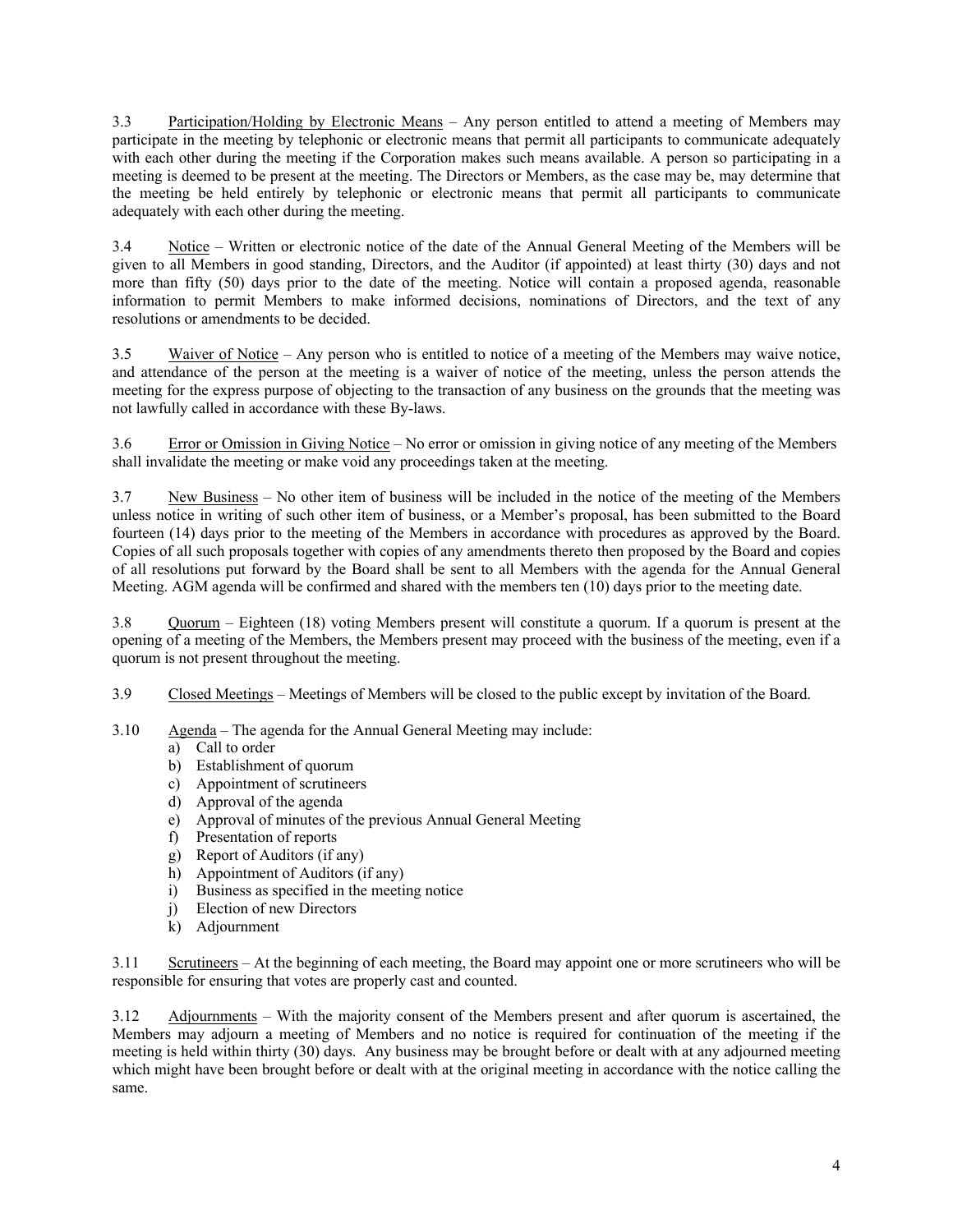3.13 Attendance – The only persons entitled to attend a meeting of the Members are the Members, delegates representing Members, the Directors, the auditors of the Corporation (if any), and others who are entitled or required under any provision of the Act or the articles to be present at the meeting. Any other person may be admitted only if invited by the Chair or with the majority consent of the Members present.

# **Voting at Meetings of Members**

3.14 Voting Rights – Members have the following voting rights at all meetings of the Members:

- a) Registered Associations have a maximum of 3 votes per Association.
- b) Registered Teams (not registered with a League) may each appoint a Delegate who has one vote.
- c) Each League may appoint a Delegate who has one vote.
- d) Board Directors have one vote each.

3.15 Eligibility of Votes – On a specific date, the Board will determine the list of Members who are eligible to vote at a meeting of the Members. The date will be no more than ten (10) days prior to the meeting. Members must be in good standing in order to have eligibility.

3.16 Delegates – Members will appoint in writing (inclusive of electronic notice) to the Corporation, seven (7) days prior to the meeting of Members, the name of the Delegate to represent the Member. Delegates must be at least eighteen years of age, and be acting as the Member's representative.

3.17 Voting Powers – Each voting Member votes on every issue. For clarity, Board Members vote during elections (which includes a sitting Board Member voting on the issue of his or her re-election, if applicable).

3.18 Proxy Voting – Proxy voting is not permitted.

3.19 Determination of Votes – Votes will be determined by a show of hands, orally, or electronic ballot, except in the case of elections which require a secret ballot, unless a secret or recorded ballot is requested by a Member.

3.20 Majority of Votes – Except as otherwise provided in these By-laws, the majority of votes will decide each issue. In the case of a tie, the President shall vote a second time to break the tie.

3.21 Written Resolution – A resolution signed by the Members entitled to vote on that resolution at a meeting of the Members is as valid as if it had been passed at a meeting of the Members.

# **ARTICLE IV GOVERNANCE**

## **Composition of the Board**

- 4.1 Directors The Board will consist of up to thirteen (13) Directors.
- 4.2 Composition of the Board Directors The Board will consist of the following:
	- a) President (tie-breaker vote)
	- b) Vice President
	- c) Umpire-in-Chief
	- d) National/Eastern Canadian Director
	- e) Minor Director
	- f) Prince County Director
	- g) Queens County Director
	- h) Kings County Director
	- i) Director(s)-at-Large (Max 2)
	- j) Treasurer
	- k) Adult League Director
	- l) Past President

4.3 Past President – The immediate Past President of the Corporation will be appointed into the position of Past President provided that this individual is interested in serving in the position and has been approved by Ordinary Resolution of the Board.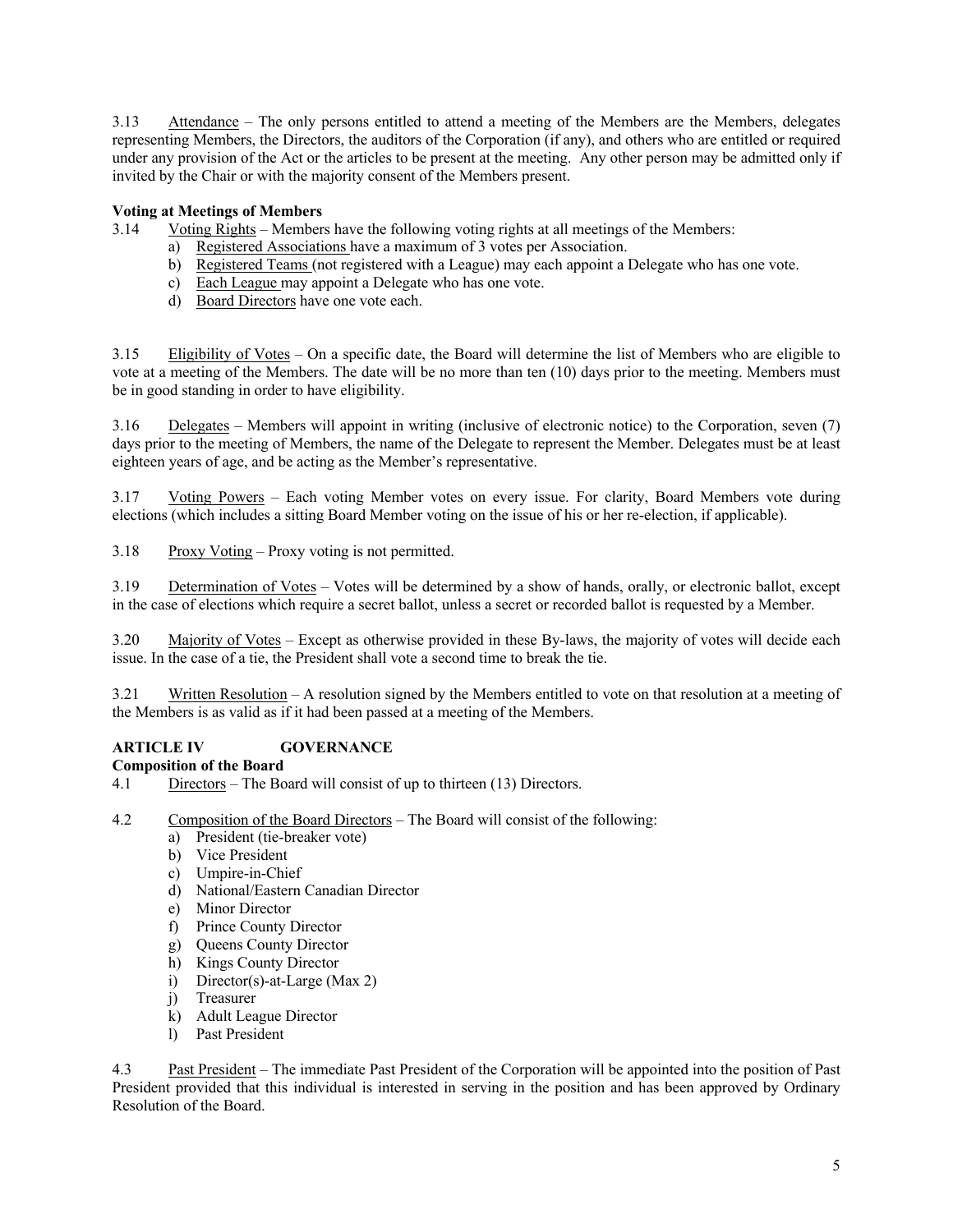## **Eligibility of Directors**

- 4.4 Eligibility To be eligible to serve as a Director, an individual must:
	- a) Be eighteen (18) years of age or older

## **Election of Directors**

4.5 Nominations Committee – The Board will appoint a Nominations Committee. The Nominations Committee will be responsible to solicit and receive nominations for the election of the Directors.

- 4.6 Nomination Any nomination of an individual for election as a Director will:
	- a) Include the written consent of the nominee by signed or electronic signature;
	- b) Comply with the procedures established by the Nominations Committee; and
	- c) Be submitted to the Registered Office of the Corporation fourteen (14) days prior to the Annual General Meeting. This timeline may be extended by Ordinary Resolution of the Board.

4.7 Nominations from the Floor – An individual may be nominated from the floor of the Annual General Meeting provided there has been no valid nomination for a position and the individual being nominated is present and consents to the nomination.

4.8 Circulation of Nominations – Valid nominations will be circulated to Members at the Annual General Meeting prior to the elections.

4.9 Nominees – Nominees may be given a maximum of five (5) minutes each to speak to the Members at the Annual General Meeting prior to elections being held. Nominees may decline to speak.

- 4.10 Election Directors will be elected at each Annual General Meeting as follows:
	- a) The President, National/Eastern Canadian Director, Minor Director, and Director(s)-at-Large shall be elected at Annual General Meetings of even years.
	- b) The Vice President, Treasurer, and three County Directors will be elected at Annual General Meetings of odd years.

4.11 Elections – Elections for Director positions will be decided by Ordinary Resolution of the Members in accordance with the following:

- a) One Valid Nomination Winner declared by Ordinary Resolution.
- b) Two or More Valid Nominations The nominee(s) receiving the greatest number of votes will be elected. In the case of a tie, the nominee receiving the fewest votes will be deleted from the list of nominees and a second vote will be conducted. If there continues to be a tie and more nominees than positions, the nominee receiving the fewest votes will be deleted from the list of nominees until there remains the appropriate number of nominees for the position(s) or until a winner is declared. If there continues to be a tie then the winner(s) will be declared by Ordinary Resolution of the Board.

4.12 Post-Election Eligibility – An elected Director who does not meet the eligibility requirements for election as Director will have sixty (60) days to become eligible for the position or will be removed as a Director of the Corporation.

4.13 Terms – Directors will be elected for terms of two (2) years. Directors will hold office until they or their successors have been duly elected in accordance with these By-laws, unless they resign, or are removed from or vacate their office.

## **Resignation and Removal of Directors**

4.14 Resignation – A Director may resign from the Board at any time by presenting his or her notice of resignation to the Board. This resignation will become effective the date on which the notice is received by the Secretary or at the time specified in the notice, whichever is later. When a Director who is subject to a disciplinary investigation or action of the Corporation resigns, that Director will nonetheless be subject to any sanctions or consequences resulting from the disciplinary investigation or action.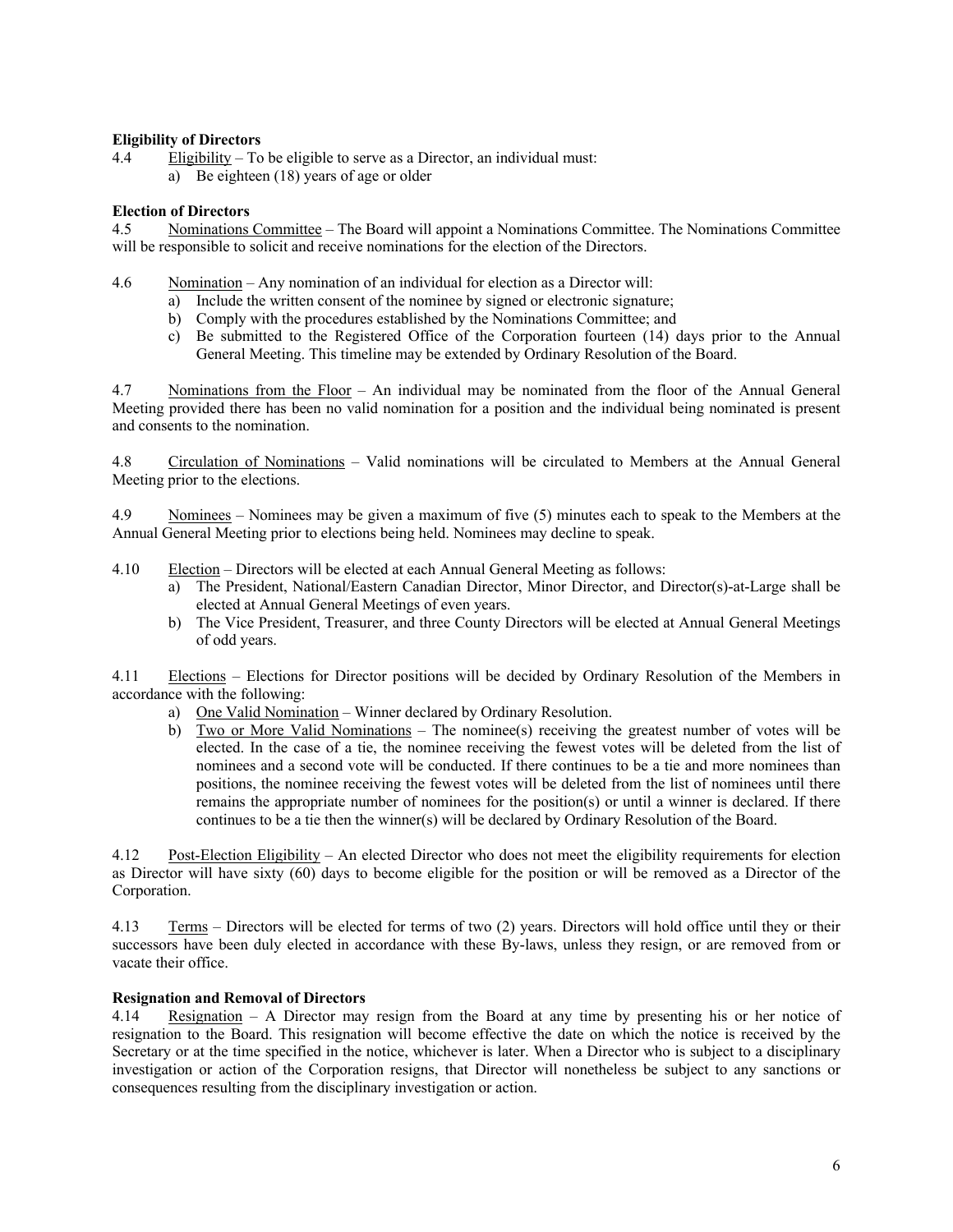- 4.15 Vacate Office The office of any Director will be vacated automatically if:
	- a) The Director no longer becomes eligible to serve as a Director;
	- b) The Director resigns;
	- c) The Director is absent, without reasonable cause, from three (3) consecutive meetings of the Board;
	- d) The Director dies.

4.16 Removal – An elected Director may be removed by Special Resolution of the Members at an Annual General Meeting or Special Meeting provided the Director has been given reasonable written notice of, and the opportunity to be present and to be heard at, such a meeting.

#### **Filling a Vacancy on the Board**

4.17 Vacancy – Where the position of a Director becomes vacant for whatever reason and there is still a quorum of Directors, the Board may appoint a qualified individual to fill the vacancy for a term expiring not later than the close of the next Annual General Meeting.

#### **Meetings of the Board**

4.18 Call of Meeting – A meeting of the Board will be held at any time and place as determined by the President, or by written requisition of at least two (2) Directors.

4.19 Chair – The President will be the Chair of all meetings of the Board unless designated by the President. In the absence of the President, or if the meeting of the Board was not called by the President, Vice President (or designate) will be the Chair of the meeting.

4.20 Notice – Written notice, served other than by mail, of meetings of the Board will be given to all Directors at least seven (7) days prior to the scheduled meeting. No notice of a meeting of the Board is required if all Directors waive notice, or if those absent consent to the meeting being held in their absence. If a quorum of Directors is present, each newly elected or appointed Board may, without notice, hold its first meeting immediately following the Annual General Meeting of the Corporation.

4.21 Board Meeting with New Directors - The first meeting of the Board must be held within ten (10) days following the election of Directors at a meeting of the Members, or for a meeting of the Board at which a Director is appointed to fill a vacancy on the Board, it is not necessary to give notice of the meeting to the newly elected or appointed Director(s).

4.22 Number of Meetings – The Board will hold at least six (6) meetings per year.

4.23 Quorum – At any meeting of the Board, quorum will be a majority of Directors holding office.

4.24 Voting – Each Director is entitled to one vote. Voting will be by a show of hands, written, or orally unless a majority of Directors present request a secret ballot. Resolutions will be passed by Ordinary Resolution.

4.25 No Alternate Directors – No person shall act for an absent Director at a meeting of the Board.

4.26 Written Resolutions – A resolution in writing signed by all the Directors is as valid as if it had been passed at a meeting of the Board.

4.27 Closed Meetings – Meetings of the Board will be closed to Members and the public except by invitation of the Board.

4.28 Meetings by Telecommunications – A meeting of the Board may be held by telephone conference call or by means of other telecommunications technology. Directors who participate in a meeting by telecommunications technology are considered to have attended the meeting.

## **Duties of Directors**

4.29 Standard of Care – Every Director will:

a) Act honestly and in good faith with a view to the best interests of the Corporation; and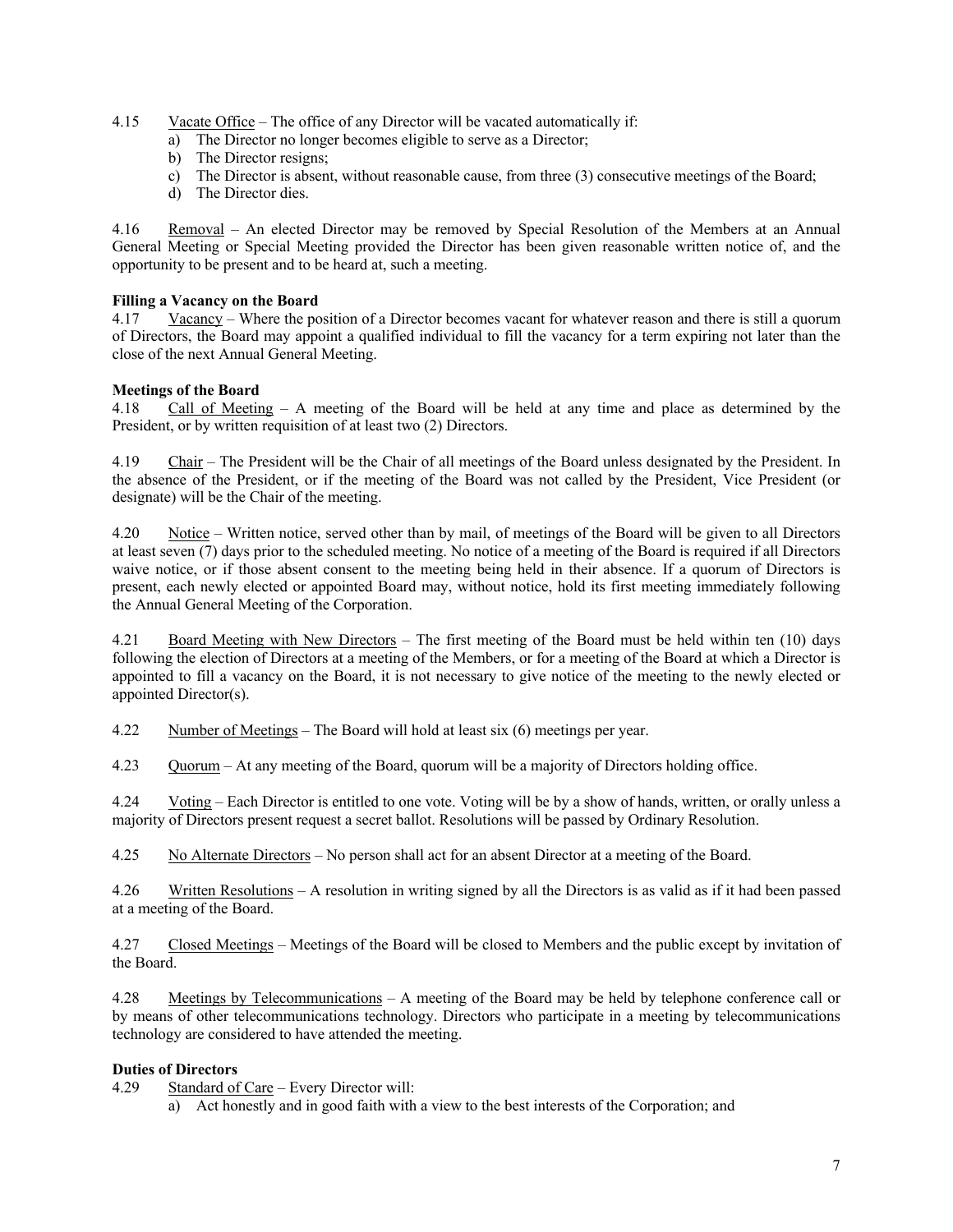b) Exercise the care, diligence and skill that a reasonably prudent person would exercise in comparable circumstances.

## **Powers of the Board**

4.30 Powers of the Corporation – Except as otherwise provided in the Act or these By-laws, the Board has the powers of the Corporation and may delegate any of its powers, duties, and functions.

- 4.31 Empowered The Board is empowered, including but not limited to:
	- a) Make policies and procedures or manage the affairs of the Corporation in accordance with the Act and these By-laws, which will be communicated to the Members within fifteen (15) days of being adopted by the Board;
	- b) Make policies and procedures relating to the discipline of Members and Participants, and have the authority to discipline Members and Participants in accordance with such policies and procedures;
	- c) Employ or engage under contract such persons as it deems necessary to carry out the work of the Corporation;
	- d) Determine registration procedures, determine membership dues, and determine other registration requirements;
	- e) Enable the Corporation to receive donations and benefits for the purpose of furthering the objects and purposes of the Corporation;
	- f) Make expenditures for the purpose of furthering the objects and purposes of the Corporation;
	- g) Borrow money upon the credit of the Corporation as it deems necessary in accordance with these Bylaws; and
	- h) Perform any other duties from time to time as may be in the best interests of the Corporation.

## **ARTICLE V OFFICERS AND EXECUTIVE COMMITTEE**

5.1 Composition – The Executive Committee will be comprised of the President, Vice President, Secretary, Treasurer, and Past President.

5.2 Appointment – The Board will appoint the Secretary to a two-year term as an Officer. The Officer is not a Director and does not vote at meetings of the Board unless they are also an elected Director.

5.3 Multiple Positions – Appointed Officers may hold multiple appointed Officer positions and elected Directors may fill appointed Officer positions.

5.4 Duties – The duties of the Executive Committee are as follows: Decisions that need to be made immediately and happen to arise between the meeting of Directors, can be made by the Executive Committee.

- a) The President will be the chair of the Board, will preside at the Annual General and Special Meetings of the Corporation and at meetings of the Board unless otherwise designated, will be the official spokesperson of the Corporation, will be an ex-officio and non-voting member of each standing committee, and will perform such other duties as may from time to time be established by the Board.
- b) The Vice President will, in the absence or disability of the President, perform the duties and exercise the powers of the President.
- c) The Secretary will be responsible for the documentation of all amendments to the Corporation's Bylaws, will ensure that all official documents and records of the Corporation are properly kept, cause to be recorded the minutes of all meetings, will prepare and submit to each meeting of the Members and other meetings a report of all activities since the previous meeting of the Members or other meetings, will give due notice to all Members of the meeting of the Members of the Corporation, and will perform such other duties as may from time to time be established by the Board.
- d) The Treasurer will, subject to the powers and duties of the Board, keep proper accounting records as required by the Act, will cause to be deposited all monies received by the Corporation in the Corporation's bank account, will supervise the management and the disbursement of funds of the Corporation, when required will provide the Board with an account of financial transactions and the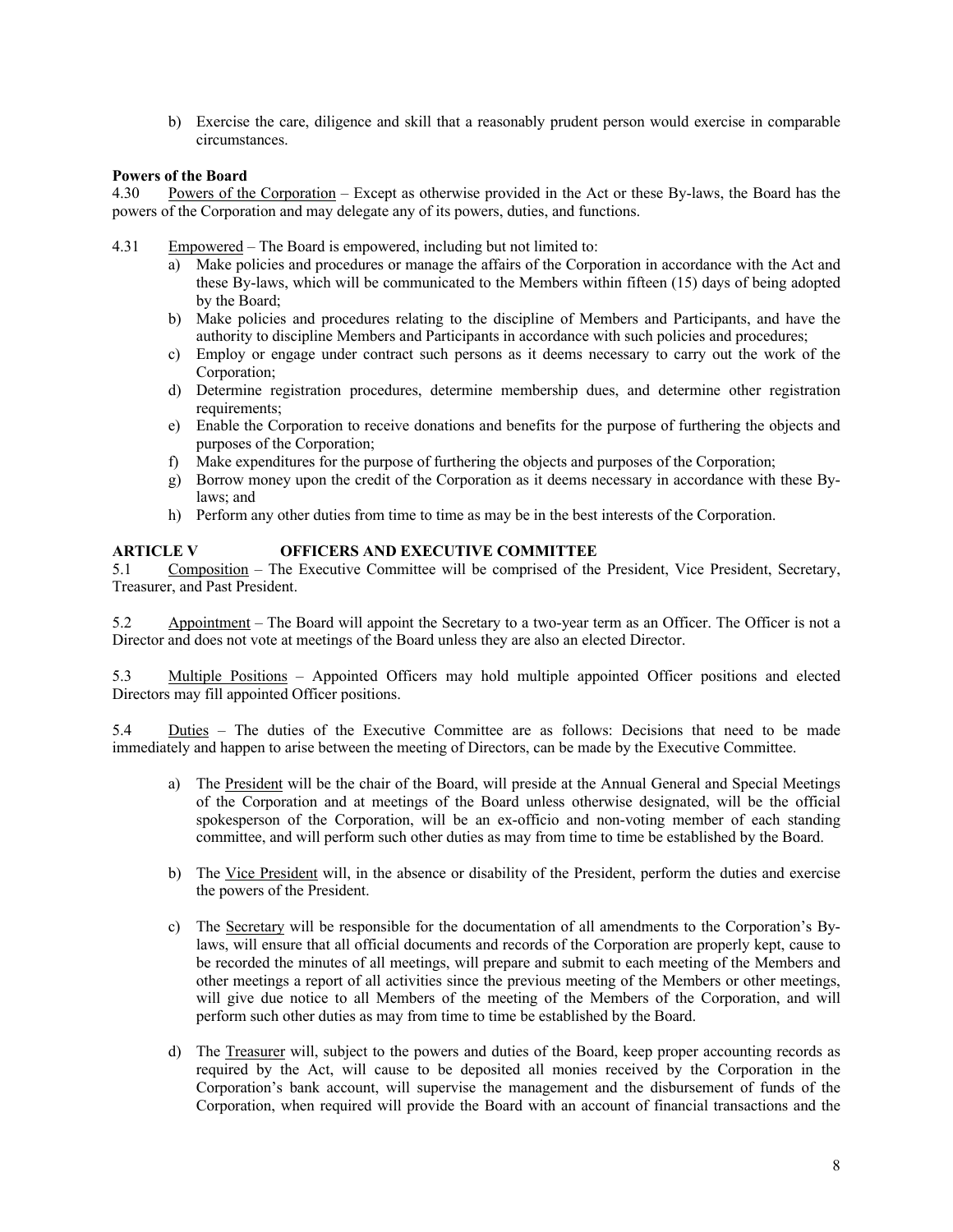financial position of the Corporation, will prepare annual budgets, and will perform such other duties as may from time to time be established by the Board.

5.5 Delegation of Duties – At the discretion of the Directors and with approval by Ordinary Resolution of the Board, any Director may delegate any duties of that office to appropriate staff or committee of the Corporation.

5.6 Removal – An Director may be removed by Ordinary Resolution at a meeting of the Board or of the Members, provided the Directors has been given notice of and the opportunity to be present and to be heard at the meeting where such Ordinary Resolution is put to a vote. If the Directors is removed by the Members, his or her position as a Director (if applicable) will automatically and simultaneously be terminated.

5.7 Vacancy – Where the position of an Director becomes vacant for whatever reason and there is still a quorum of Directors, the Board may, by Ordinary Resolution, appoint a qualified individual to fill the vacancy for the remainder of the vacant position's term of office.

5.8 Other Officers – The Board may determine other Directors positions and appoint individuals to fill those positions. Other Officers need not be Directors.

## **ARTICLE VI COMMITTEES**

6.1 Appointment of Committees – The Board may appoint such Standing and Ad-Hoc committees as it deems necessary for managing the affairs of the Corporation and may appoint members of committees or provide for the election of members of committees, may prescribe the duties and terms of reference of committees, and may delegate to any Committee any of its powers, duties, and functions.

6.2 Vacancy – When a vacancy occurs on any Standing Committee, the Board may appoint a qualified individual to fill the vacancy for the remainder of the Committee's term.

6.3 Removal – The Board may remove any member of any Standing or Ad-Hoc Committee.

6.4 Debts – No Standing or Ad-Hoc Committee will have the authority to incur debts in the name of the Corporation.

## **ARTICLE VII FINANCE AND MANAGEMENT**

7.1 Fiscal Year – Unless otherwise determined by the Board, the fiscal year of the Corporation will be April1st to March 31st

7.2 Bank – The banking business of the Corporation will be conducted at such financial institution as the Board may determine.

7.3 Auditors – At each Annual General Meeting the Members may appoint an auditor to audit the books, accounts and records of the Corporation. The auditor will hold office until the next Annual General Meeting. The auditor will not be an employee, Officer, or Director of the Corporation and must be permitted to conduct an audit.

7.4 Annual Financial Statements – The Directors will approve financial statements (evidenced by signature of one or more Directors) of the Corporation of the last fiscal year of the Corporation but not more than six (6) months before the Annual General Meeting and present the approved financial statements before the Members at every Annual General Meeting. A copy of the Annual Financial Statements will be provided to any Member requesting a copy of the Financial Statements twenty-one (21) days or less before the Annual General Meeting. The Financial Statements will include:

- a) The financial statements;
- b) The auditor's report (if any); and
- c) Any further information respecting the financial position of the Corporation.

7.5 Books and Records – The necessary books and records of the Corporation required by these By-laws or by applicable law will be necessarily and properly kept. The books and records include, but are not limited to: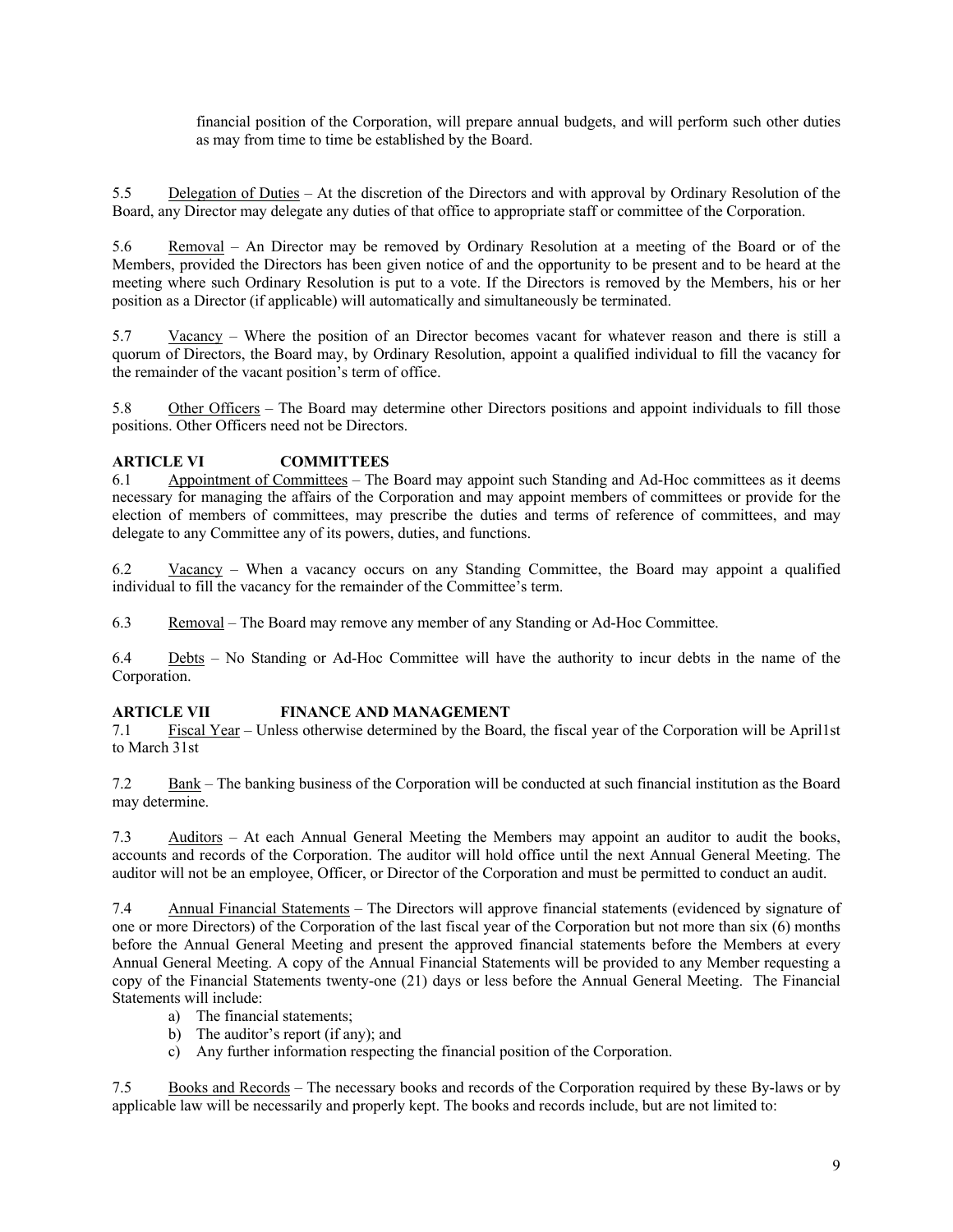- a) The Corporation's letters patent, any supplementary letters patent, and By-laws;
- b) A register of Directors, including names and addresses; and
- c) A register of Members, including names and addresses.

7.6 Signing Authority – Contracts, agreements, deeds, leases, mortgages, charges, conveyances, transfers and assignments of property, leases and discharges for the payment of money or other obligations, conveyances, transfers and assignments of shares, stocks, bonds, debentures, or other securities, agencies, powers of attorney, instruments of proxy, voting certificates, returns, documents, reports, or any other instruments in writing to be executed by the Corporation will be executed by at least two (2) Officers, one of whom must be the President. In addition, the Board may appoint any other person or persons to act as a signing authority of the Corporation by way of Ordinary Resolution of the Board.

7.7 Property – The Corporation may acquire, lease, sell, or otherwise dispose of securities, lands, buildings, or other property, or any right or interest therein, for such consideration and upon such terms and conditions as the Board may determine.

7.8 Borrowing – The Corporation may borrow funds under such terms and conditions as the Board may determine, as permitted by the Act.

7.9 Borrowing Restriction – The Members may, by Special Resolution, restrict the borrowing powers of the Board but a restriction so imposed expires at the next Annual General Meeting.

#### **Remuneration**

7.10 No Remuneration – All Directors, Officers and members of Committees will serve their term of office without remuneration (unless approved by at a meeting of Members) except for reimbursement of expenses as approved by the Board. This section does not preclude a Director or member of a Committee from providing goods or services to the Corporation under contract or for purchase. Any Director or member of a Committee will disclose the conflict/potential conflict in accordance with these By-laws.

## **Conflict of Interest**

7.11 Conflict of Interest – A Director, Officer or member of a Committee who has an interest, or who may be perceived as having an interest, in a proposed contract or transaction with the Corporation will disclose fully and promptly the nature and extent of such interest to the Board or Committee, as the case may be, will refrain from voting or speaking in debate on such contract or transaction, will refrain from influencing the decision on such contract or transaction, and will otherwise comply with the requirements of the Act regarding conflict of interest.

## **ARTICLE VIII AMENDMENT OF BY-LAWS**

8.1 Voting – These By-laws may only be amended, revised, repealed or added to by a Special Resolution of the voting Members present at a meeting of the Members.

8.2 Notice – Proposed amendments to the By-laws must be submitted to the Corporation twenty-one (21) days prior to a meeting of the Members.

8.3 Amendments without Notice – If notice for proposed By-laws amendments has not been provided, the Bylaws may be amended, revised, or repealed at a meeting of the Members only by unanimous resolution of the voting Members.

8.4 Effective Date – Any amendments, revisions, addition or deletions will be effective immediately.

## **ARTICLE IX NOTICE**

9.1 Written Notice – In these By-laws, written notice will mean notice which is hand-delivered or provided by mail, fax, electronic mail or courier to the address of record of the individual, Director, Officer, or Member, as applicable.